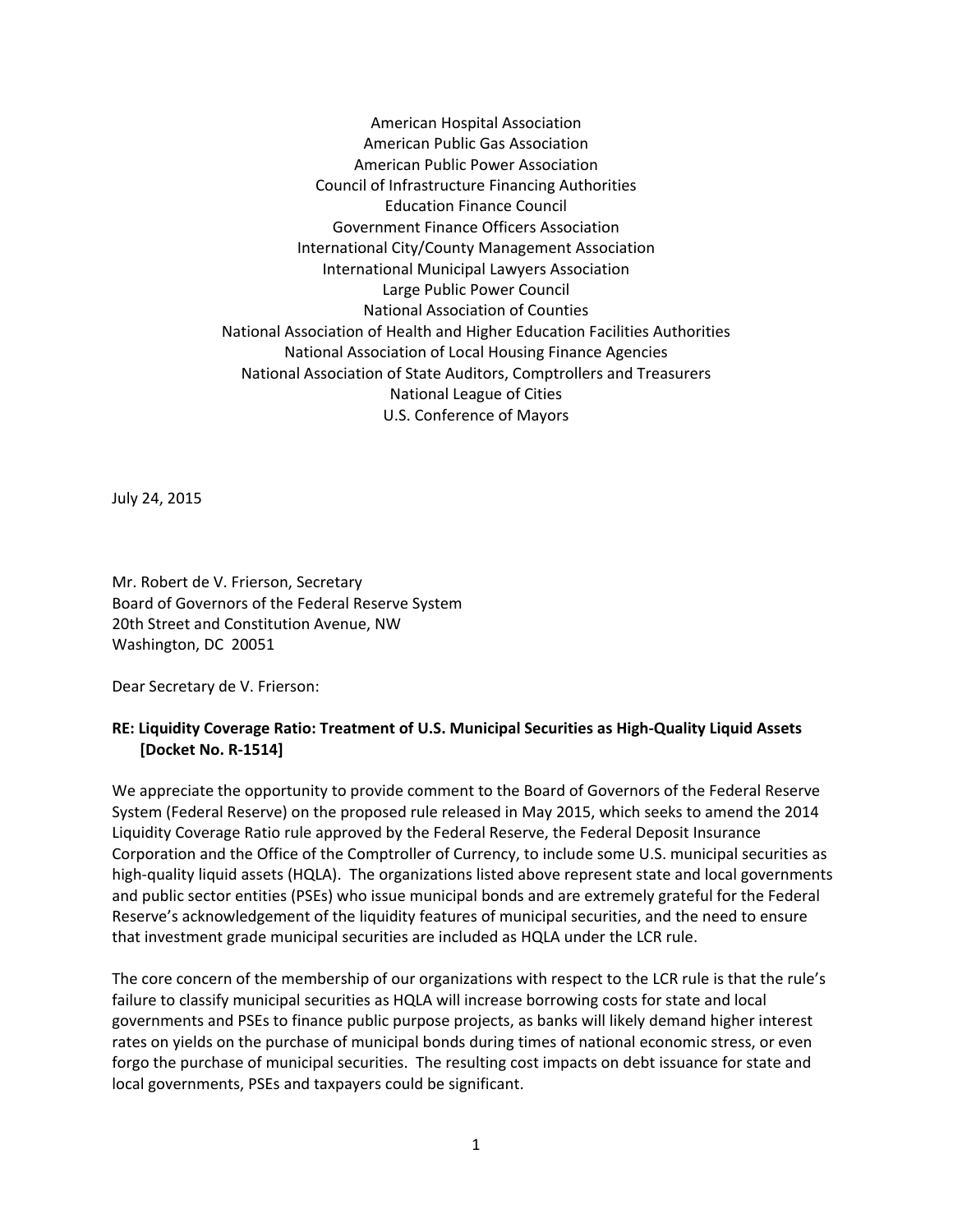With respect to the Federal Reserve's proposed criteria for inclusion of certain municipal securities as level 2B liquid assets, and limitations on a Board‐regulated institution's inclusion of these securities, our organizations would like to offer the following comments:

#### **General Obligation Municipal Securities vs. Revenue Bonds**

As we discussed in our January 31, 2014 letter to federal regulators on the LCR rule, municipal securities behave similarly to HQLA investment categories Level 2A and 2B outlined in the 2014 LCR rule, demonstrating equally limited price volatility, high trading volumes and deep and stable funding markets. As such we were pleased to see the inclusion of general obligation (GO) municipal securities as Level 2B HQLA under the proposal. However we do not believe it is appropriate for the proposal to exclude all revenue obligations from this classification. While some revenue obligations are structured so that repayment is dependent on the revenues from a single underlying project (project-backed), the vast majority of revenue bonds repay investors from a larger pool of revenues, such as system‐wide revenues of an entity, rather than from revenue derived from a single underlying project.

Some examples of these include tax‐backed and utility‐backed revenue bonds or pool of loan assets. In 2014 there were 2,210 of these tax and utility‐backed revenue bonds issued, supporting water & sewer, power, public transit, roads and bridges, hospitals and schools and housing and telecommunications<sup>1</sup>. This is compared to only 22 project-backed revenue bonds that were used to finance stadiums and sports complexes last year<sup>2</sup>. Another example of highly rated and liquid revenue bonds are student loan revenue bonds which are backed by a high number of student loans. These bonds typically come to market with at least a 'AA' rating from two nationally recognized rating agencies, and are very liquid in the market. Similarly, the use of broad revenue pledges and obligated groups in some health and education financings derive repayment from all of the revenues of the hospital system or university rather than the limited revenues attributable to the financed project. For example, the new library is repaid from all of the revenues of the university and the new outpatient surgery center is repaid from all of the revenues of the hospital system.

One example of a traditional revenue bond issuer is the Sacramento Municipal Utility District (SMUD), which serves as the electricity provider for Sacramento, CA. SMUD issues revenue bonds to finance power plants, transmission lines and other infrastructure requirements. The repayment of SMUD bonds is guaranteed by a parity‐lien pledge of SMUD's system wide revenues, after the payment of operating and maintenance expenses. The SMUD governing board has autonomous rate setting authority, and covenants in its bond indenture to set rates sufficient to pay all debt service obligations. This system‐ wide revenue pledge is very typical for public power, water and other municipal essential service providers, and as such ensures price stability and liquidity of the revenue bonds issued by these entities during times of fiscal stress.

For example using the 30‐day calendar period of April 21 – May 20 2009, during which there was a high level of market volatility, a SMUD revenue bond issued in May of 2008 saw secondary market pricing fluctuate only slightly from 97.57 to 101.213, which is only a 3.7 percent change in market price<sup>3</sup>. This is well below the Federal Reserve's proposed benchmark for Board-regulated institutions, which would

 $\frac{1}{2}$  Thomson Reuters SDC.<br> $\frac{2}{2}$  Ibid.

<sup>&</sup>lt;sup>3</sup> Bloomberg Municipal Evaluations.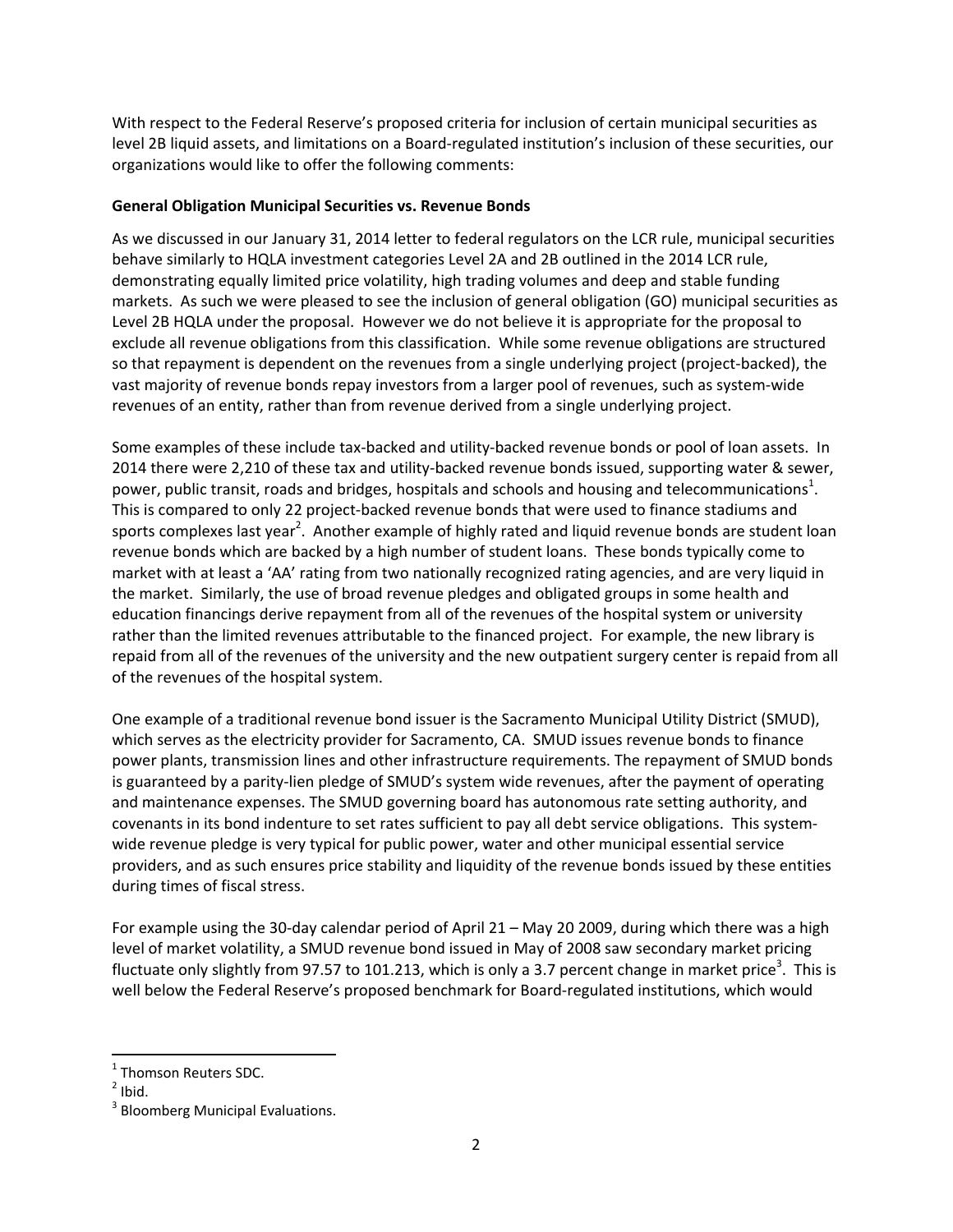require that the market price of an investment‐grade security being held by the institution declines by no more than 20 percent during a 30 calendar‐day period of significant stress.

Our organizations propose that the Federal Reserve classify tax‐backed and utility‐backed revenue bonds as level 2A or 2B liquid assets under the proposed rule based on high credit quality and low price volatility of these securities.

#### **Limitation on the Inclusion of GO Municipal Securities with the Same CUSIP Number**

The proposal's restriction of holdings of an individual CUSIP of a GO municipal security for the purposes of HQLA to no more than 25 percent of the fair value of the aggregate outstanding amount of the individual CUSIP overlooks important characteristics of municipal security issuance practices. Municipal issuers tend to use multiple serial maturities rather than bullet maturities, i.e. principal is paid in each year the bonds are outstanding rather than only at the final maturity. For this reason, a 25‐year municipal bond issue often has 25 CUSIPS, not one CUSIP. In addition, constitutional, statutory and technical restrictions may require separate bond series for different purposes, such as new money and refunding issues. To provide a sense of scope, as of July 2015 there are 1,244 individual CUSIPs in the State of Washington's \$18.4 billion portfolio of GO bonds.

However, the number of CUSIPs does not erode the liquidity in a particular credit or negatively impact the price stability of municipal securities. Above certain minimum size thresholds, institutional investors are generally indifferent among individual CUSIPs. Rather they are focused on the issuer's credit and the security's coupon, maturity and call features. For example, a detailed review of trading data from EMMA over the past year demonstrates that State of Washington GO bonds with maturities of approximately ten years, identical 5% coupons and similar call dates – but different CUSIPS – trade at similar prices both in absolute terms and relative to benchmark yield curves (See Appendix A). There are 40 different individual CUSIPs for about \$800 million WA GO bonds maturing in 2030 and another 51 individual CUSIPs for the same credit maturing in 2025. As any single CUSIP comprises a relatively small portion of the outstanding bonds with similar pricing inputs, the sale or all or a large portion of a single CUSIP is unlikely to face liquidity constraints, "move the market" or result in materially adverse pricing for that trade.

Traders and investors can easily price a specific CUSIP relative to trades in other CUSIPs with similar characteristics. The municipal market's institutional and retail investor base are deeply familiar with the sizeable number of CUSIPs involved with a municipal issuer and utilize benchmarks, such as the Muni Market Data‐Line high‐grade curve, to asses and compare individual CUSIPs of similar maturities and call features of a given issuer. Such benchmarks allow large groups of CUSIPS to be priced quickly and accurately and trade simultaneously as markets rise and fall.

Limiting a Board‐regulated institution's holdings of an individual CUSIP of a municipal security for the purposes of HQLA to no more than 25 percent of the fair value of the aggregate outstanding amount of the individual CUSIP would reduce the appetite of these investors to buy municipal securities. For example, the State of Washington recently issued \$1.4 billion in GO bonds in two sales in January and February of this year. The sale included seven separate series of new money and refunding bonds and the competitive sales were spread over two dates because of the overall size. Exactly 100 CUSIPs were created in total for the seven series, and all were general obligation bonds. The largest par amount for an individual CUSIP was approximately \$35 million. Restricting HQLA holdings to 25 percent of the total for this issuance would have meant that the largest holding of a single maturity could be only \$8 million.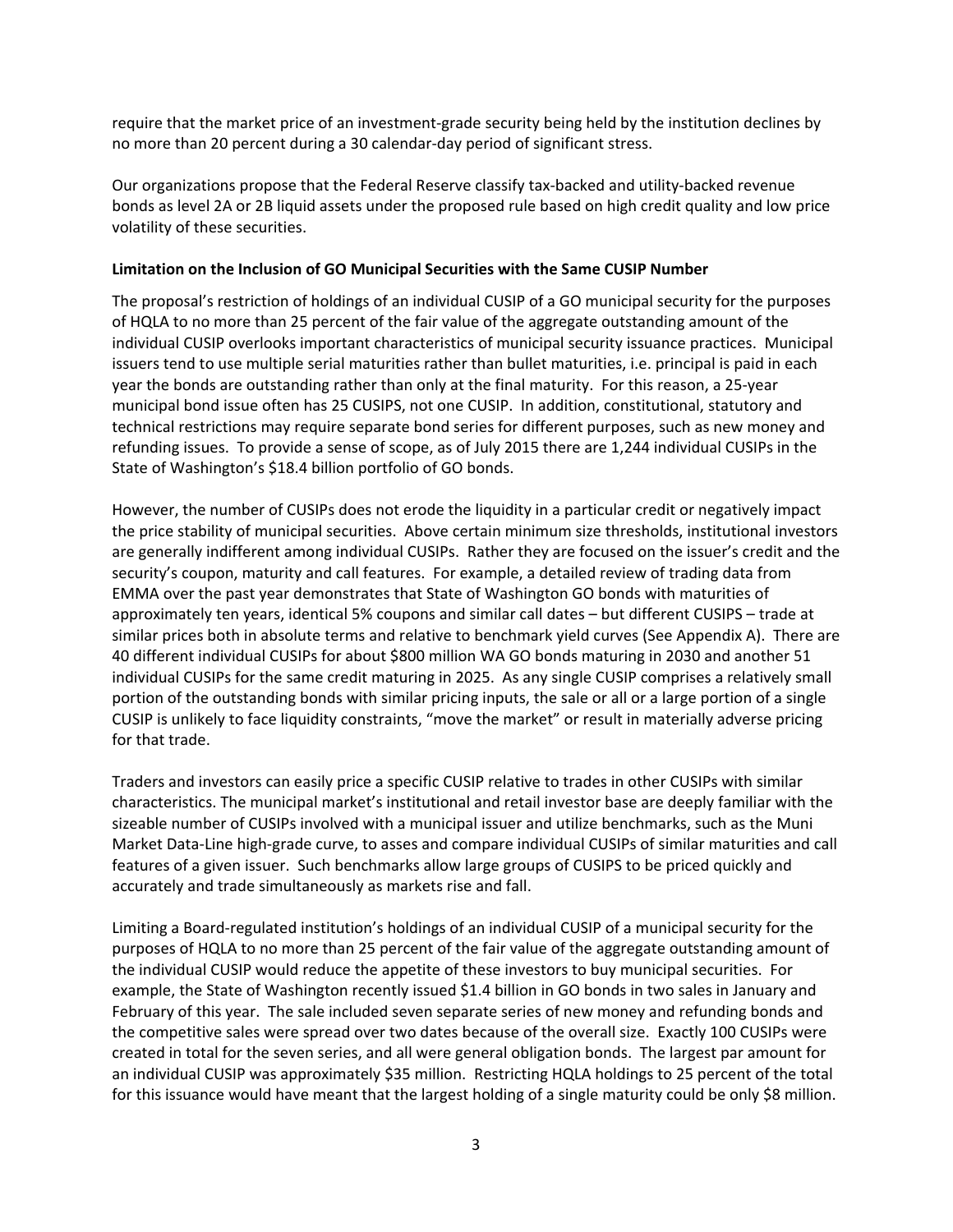Such a restrictive limitation would have the effect of unnecessarily limiting the amount of securities that could qualify for HQLA, as well as dissuading many Board‐regulated institutions from buying such a small portion of a municipal securities issuance.

### **Limitation on Inclusion of GO Municipal Securities Based on Average Daily Trading Volume**

We understand the Federal Reserve's concern for the need for HQLAs to retain their liquidity features without a loss of value and to maintain high trading volumes during times of fiscal stress. However, trading volume is not in isolation a reliable indicator of future liquidity for municipal securities. Highly rated municipal securities tend to trade less frequently than many other issuers because these bonds are considered core holdings of large institutional investors. As such, they experience lower trading volumes during more stable financial periods than they do during periods of fiscal stress. During these times municipal securities are typically the first considered for sale because of their attractiveness to potential investors.

As we mentioned in our January 31, 2014 letter to federal regulators regarding the condition that high trading volume is a requirement for HQLA, the municipal market trades as a percentage of the total outstanding market is nearly at the same volume as corporate and GSE bonds, securities classified as HQLA under the 2014 LCR rule. According to SIFMA data<sup>4</sup>, the municipal market trades 0.31 percent of its total outstanding par every day, compared to the corporate bond market trades of 0.20 percent per day and the GSE bond market trades of 0.33 percent per day.

With respect to the Federal Reserve's proposed benchmark for Board-regulated institutions requiring that the market price of an investment‐grade security being held by the institution declines by no more than 20 percent during a 30 calendar‐day period of significant stress, it is worth noting that the according to the MMA Median 30‐year dataset, within a 20‐trading day (i.e. one calendar month), the data has not posted a price decline of greater than ‐20.0 percent. The largest losing period was between September 15 and October 15, 2008; when the data showed a ‐13.297 percent decline. The price decline was equivalent to a 99 basis point increase in the MMA Median 30‐year yield. The largest price gain was 11.49 percent, for a 20‐day period ending mid‐January 2009. The MMA Median Benchmark represents a survey of leading investment firms who evaluate and provide MMA their yields for maturities for a benchmark AAA state GO curve on a daily basis. A description is found at www.mmaresearch.com.

Limiting the amount of municipal securities a bank could include as HQLA to two times the average daily trading volume, as measured over the previous four quarters, of all bonds issued by that public sector entity would also unnecessarily limit the amount of securities that could qualify for HQLA.

### **Five Percent Limitation on Amount of GO Municipal Securities**

The five percent limitation on the amount of municipal securities that a Board‐regulated institution could include in its HQLA holdings would also needlessly restrict the amount of investment grade municipal securities that can be classified as HQLA, and would further dissuade Board‐regulated institutions from holding municipal securities during times of fiscal stress. Again, we believe that such constraints would increase debt issuance costs for state and local governments and PSEs.

 <sup>4</sup> SIFMA's Outstanding U.S. Bond Market Debt.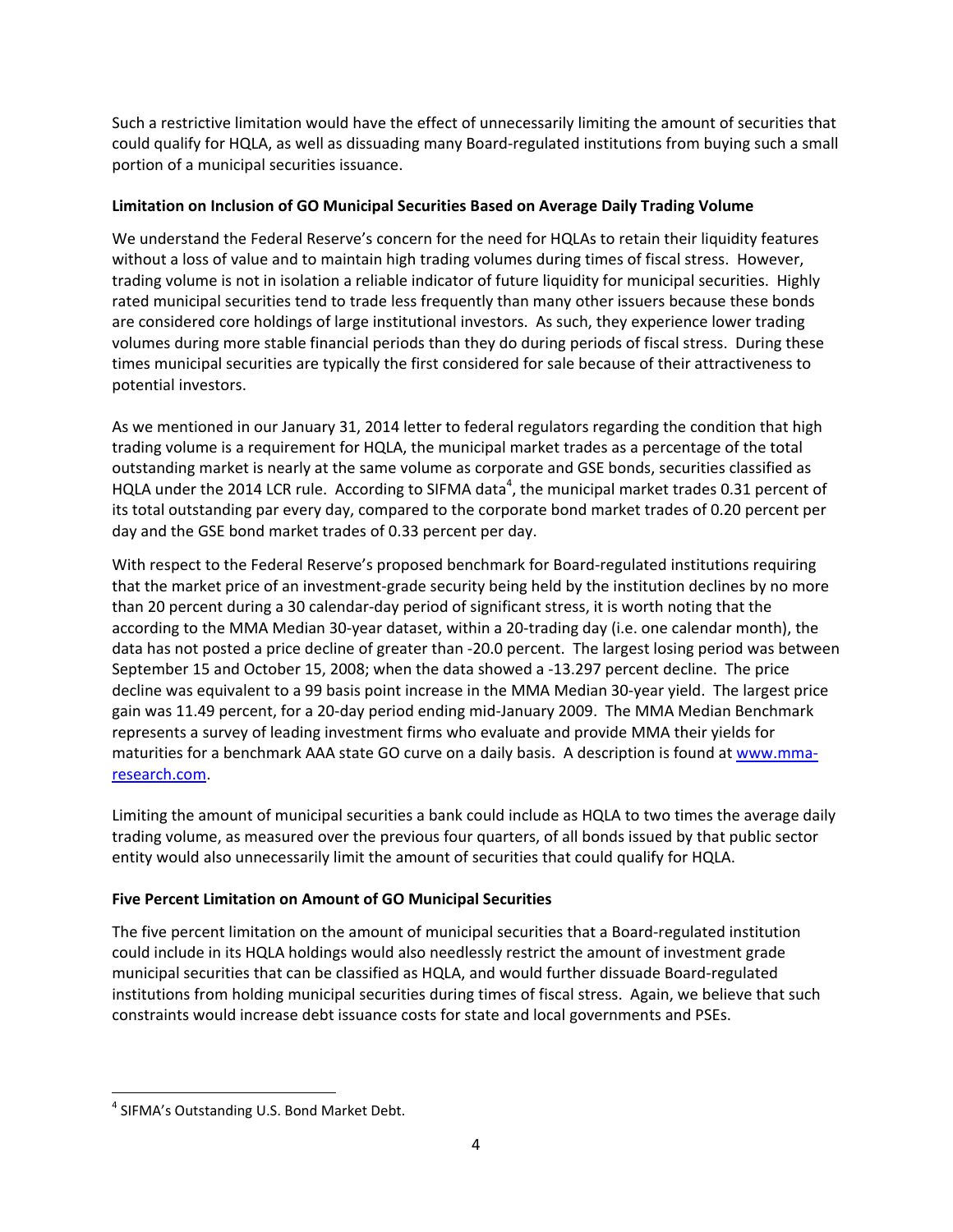#### **Limitation on Obligations of Financial Sector Entities and Consolidated Subsidiaries**

The proposal's limitation on the exclusion of municipal securities that are obligations of a financial sector entity or a consolidated subsidiary of a financial sector entity is curious, as this would prevent inclusion of investment-grade municipal securities that could otherwise be classified as HQLA solely because the security is insured. Highly liquid, investment grade municipal securities with low price volatility should be classified as HQLA regardless of whether or not they are insured.

Thank you very much for the opportunity to comment on this important rulemaking. Public policy and national interests implemented at the state and local levels through debt financing benefit the country as a whole by ensuring our citizens have essential infrastructure to provide for education, health care, roads, bridges, water delivery systems, transportation systems, public power, affordable housing and public safety. We hope that you will consider this and our comments contained in this letter as you evaluate next steps on this proposal.

Sincerely,

American Hospital Association, Mike Rock, 202‐626‐2325 American Public Gas Association, Dave Schryver, 202‐464‐0835 American Public Power Association, John Godfrey, 202‐467‐2929 Council of Infrastructure Financing Authorities, Rick Farrell, 202‐547‐1866 Education Finance Council, Debra Chromy, 202‐955‐5510 Government Finance Officers Association, Dustin McDonald, 202‐393‐0208 International City/County Management Association, Elizabeth Kellar, 202‐962‐3611 International Municipal Lawyers Association, Chuck Thompson, 202‐742‐1016 Large Public Power Council, Noreen Roche‐Carter, 916‐732‐6509 National Association of Counties, Mike Belarmino, 202‐942‐4254 National Association of Health and Higher Education Facilities Authorities, Chuck Samuels, 202‐434‐7211 National Association of Local Housing Finance Agencies, Jason Boehlert, 202‐367‐1225 National Association of State Auditors, Comptrollers and Treasurers, Cornelia Chebinou, 202‐624‐5451 National League of Cities, Carolyn Coleman, 202‐626‐3023 U.S. Conference of Mayors, Larry Jones, 202‐861‐6709

Cc: Jacob Lew, Secretary of the Treasury, Chair, Financial Stability Oversight Council Robert E. Feldman, Executive Secretary Thomas J. Curry, Comptroller of the Currency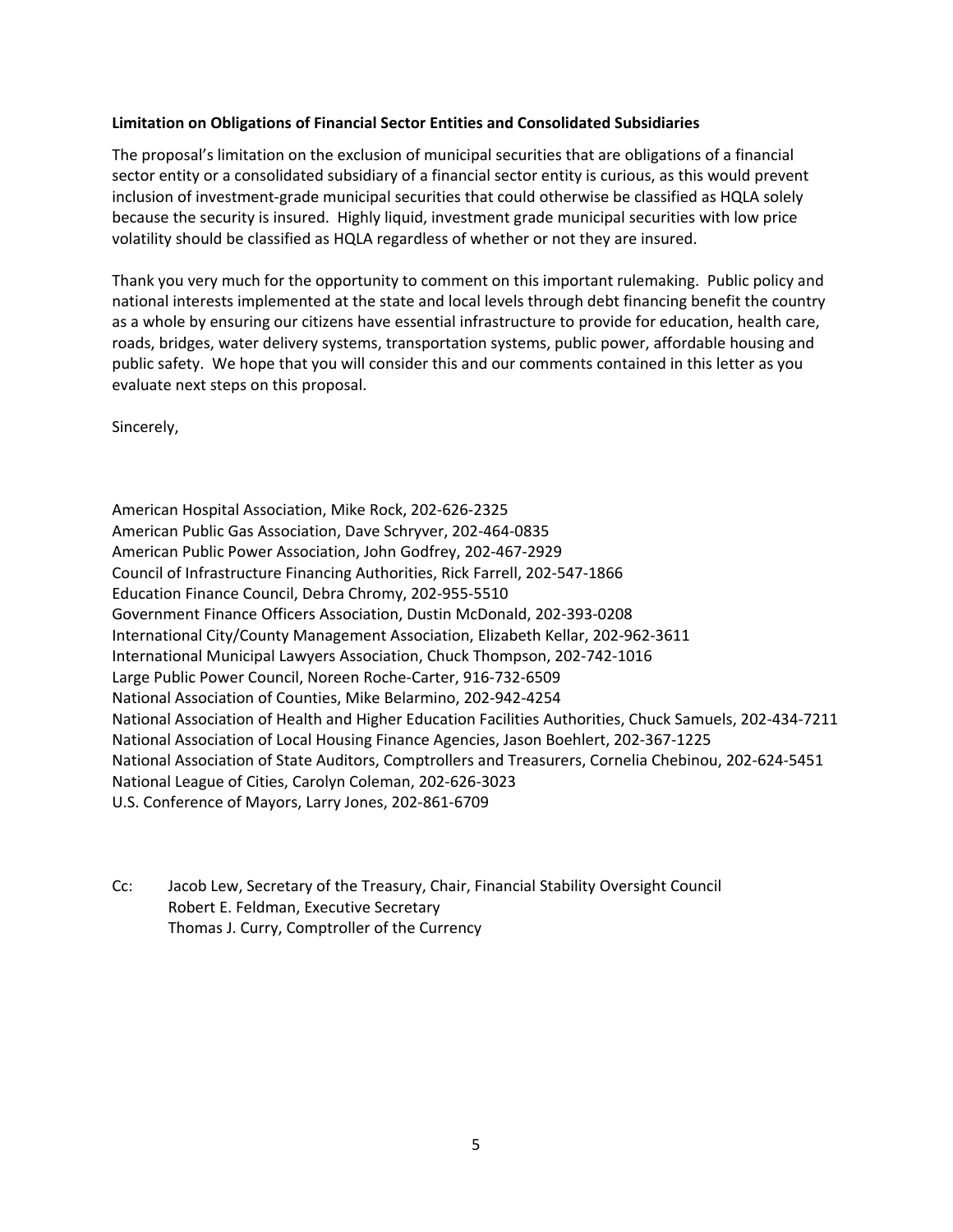### **APPENDIX A**

*State of Washington General Obligation Bonds Liquidity Analysis: Trading by CUSIP*

July 21, 2015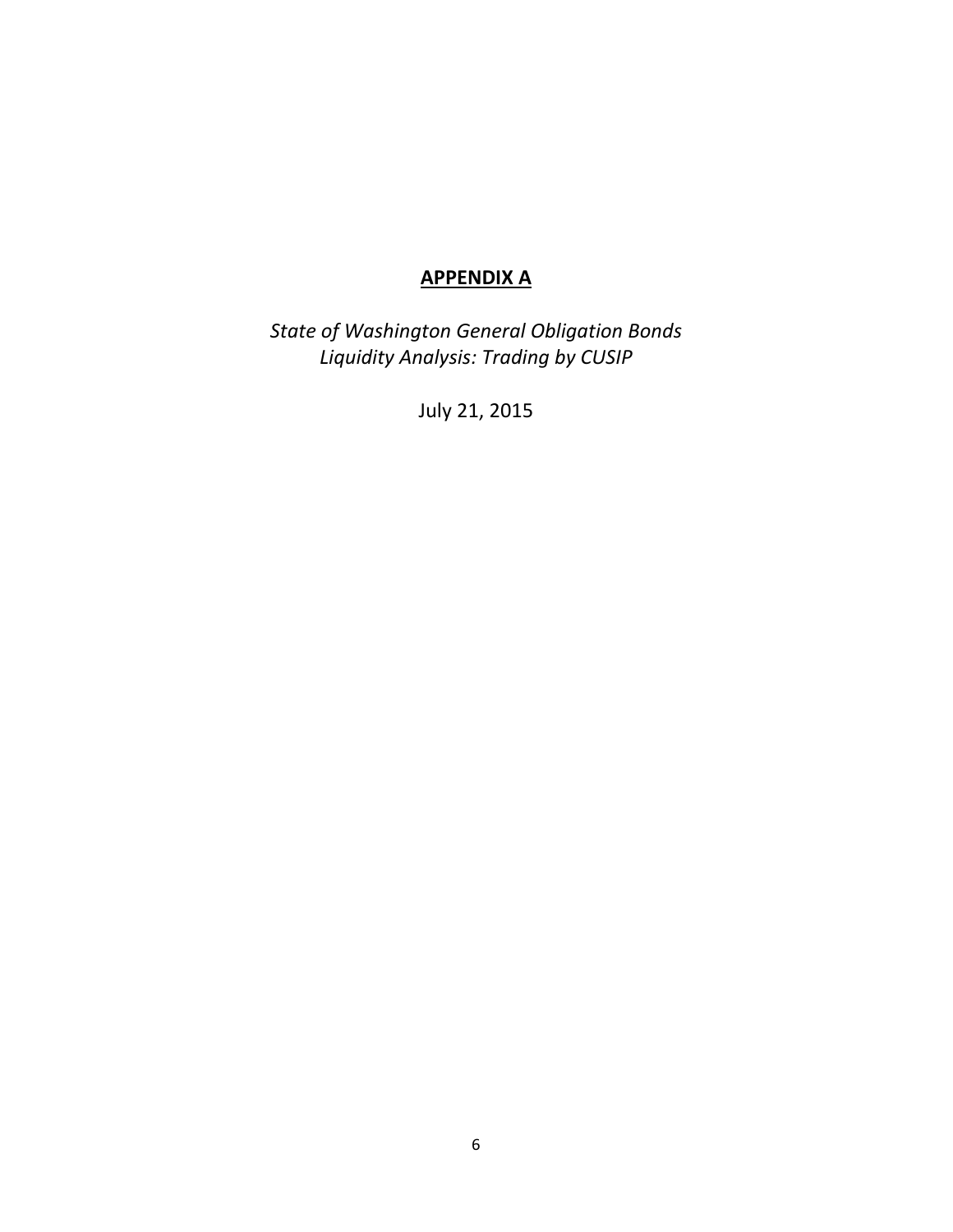

**State of Washington General Obligation Bonds Liquidity Analysis: Trading by CUSIP**

*July 21, 2015*

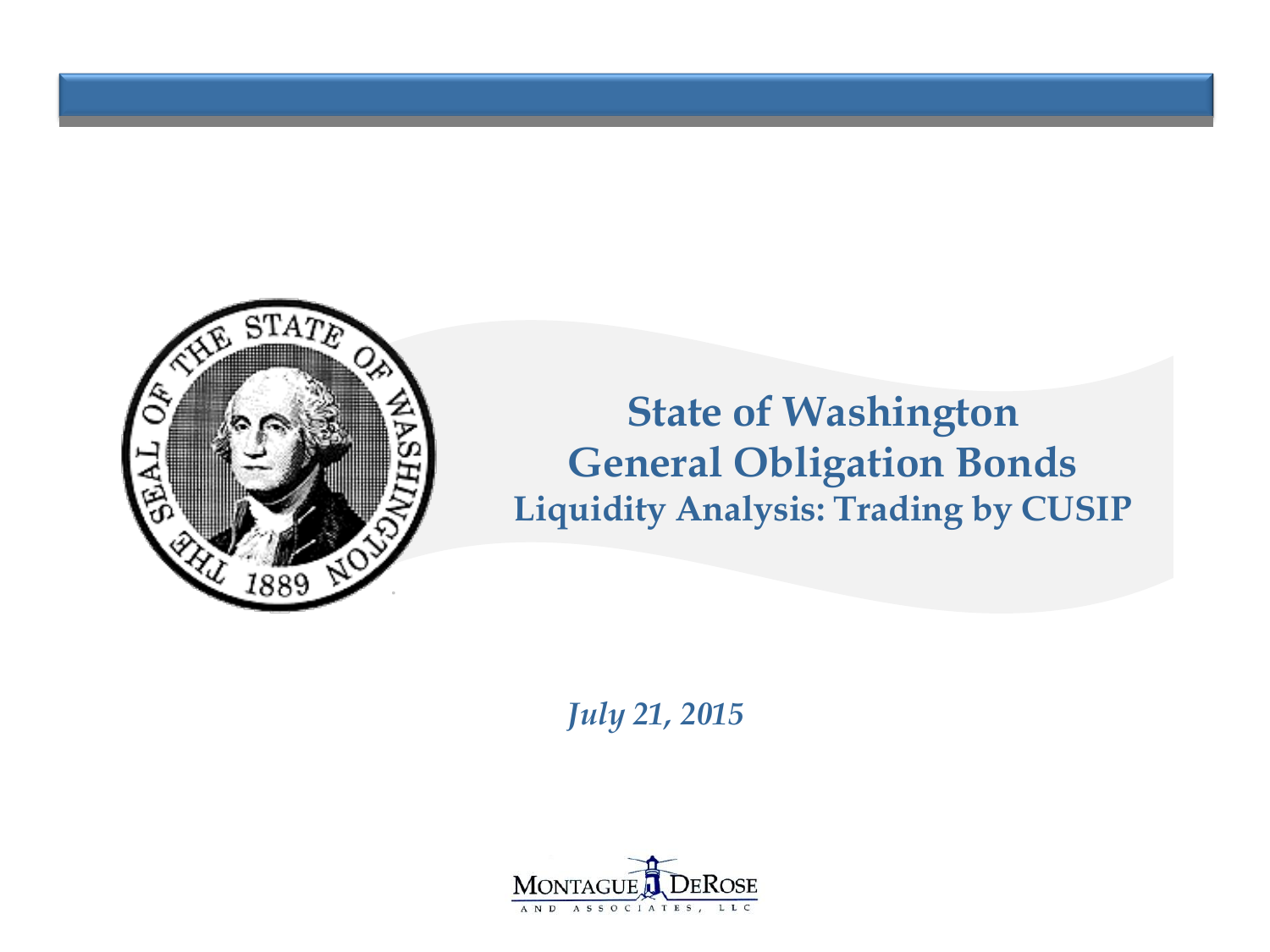### **Executive Summary**



- The State of Washington (the "State") has prepared additional analysis to address concerns expressed by Federal Reserve Board staff on July 14, 2015 regarding possible "concentration risk" associated with individual municipal bond CUSIPs.
- This data addresses the concern that a secondary market sale of all or a large portion of a single CUSIP could materially and adversely lower the price for that security.
- Key points:
	- *The most critical pricing inputs for valuing all State of Washington general obligation bonds are: maturity, coupon and the call date.*
	- *A detailed review of trading data demonstrates that State of Washington GO bonds with maturities of approximately 10 years, identical* 5% coupons and similar call dates – but different CUSIPs - trade *at similar prices both in absolute terms and relative to benchmark yield curves.*
	- *Concerns regarding holdings of all or a large portion of an individual CUSIP are not supported by the review of market data.*
- The analysis clearly supports removing the 25% restriction on the proportion of an individual investment grade general obligation bond CUSIP that can be counted as Level 2B HQLA.

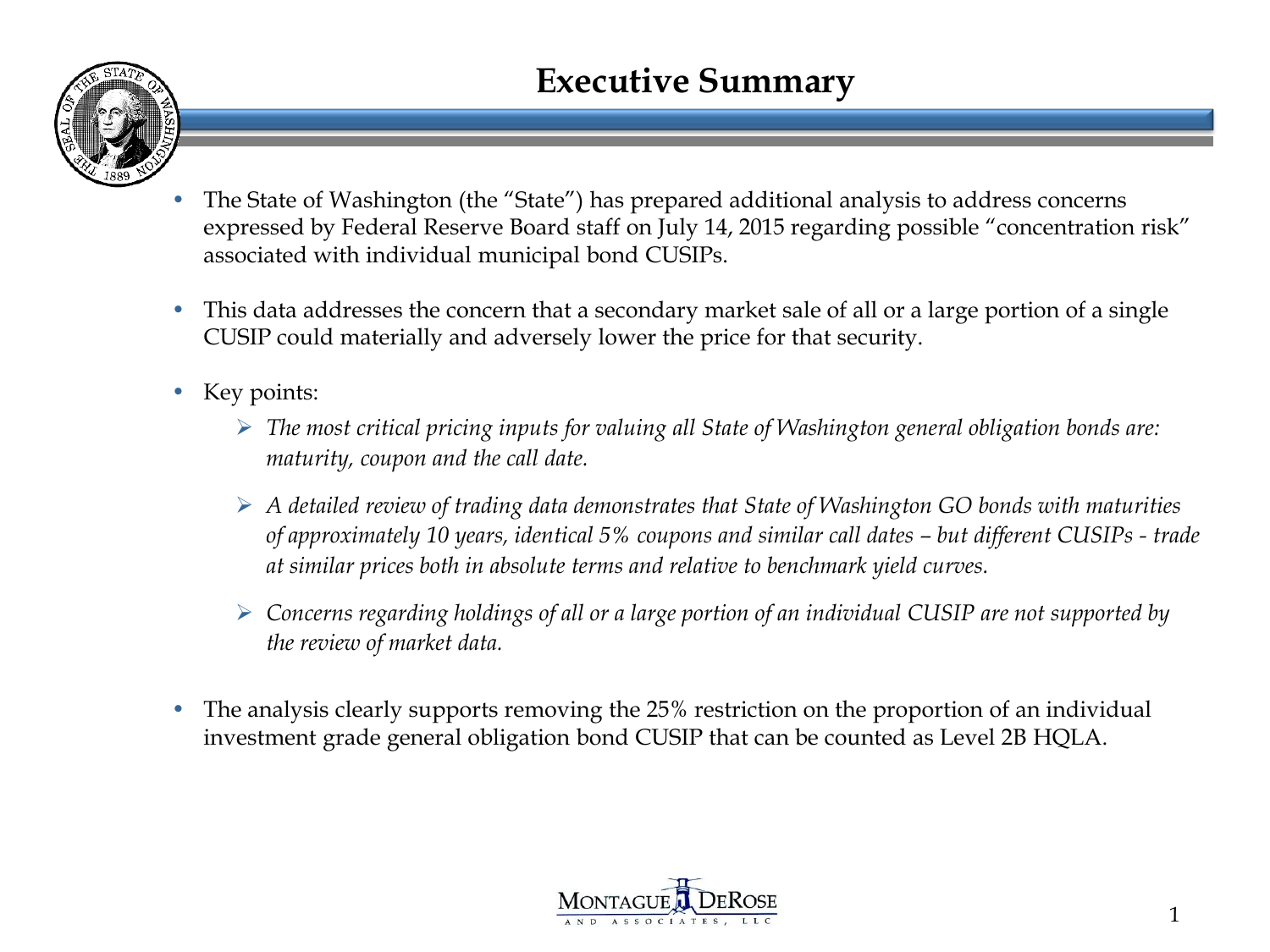

# **CUSIP Structure of State of Washington General Obligation Debt**

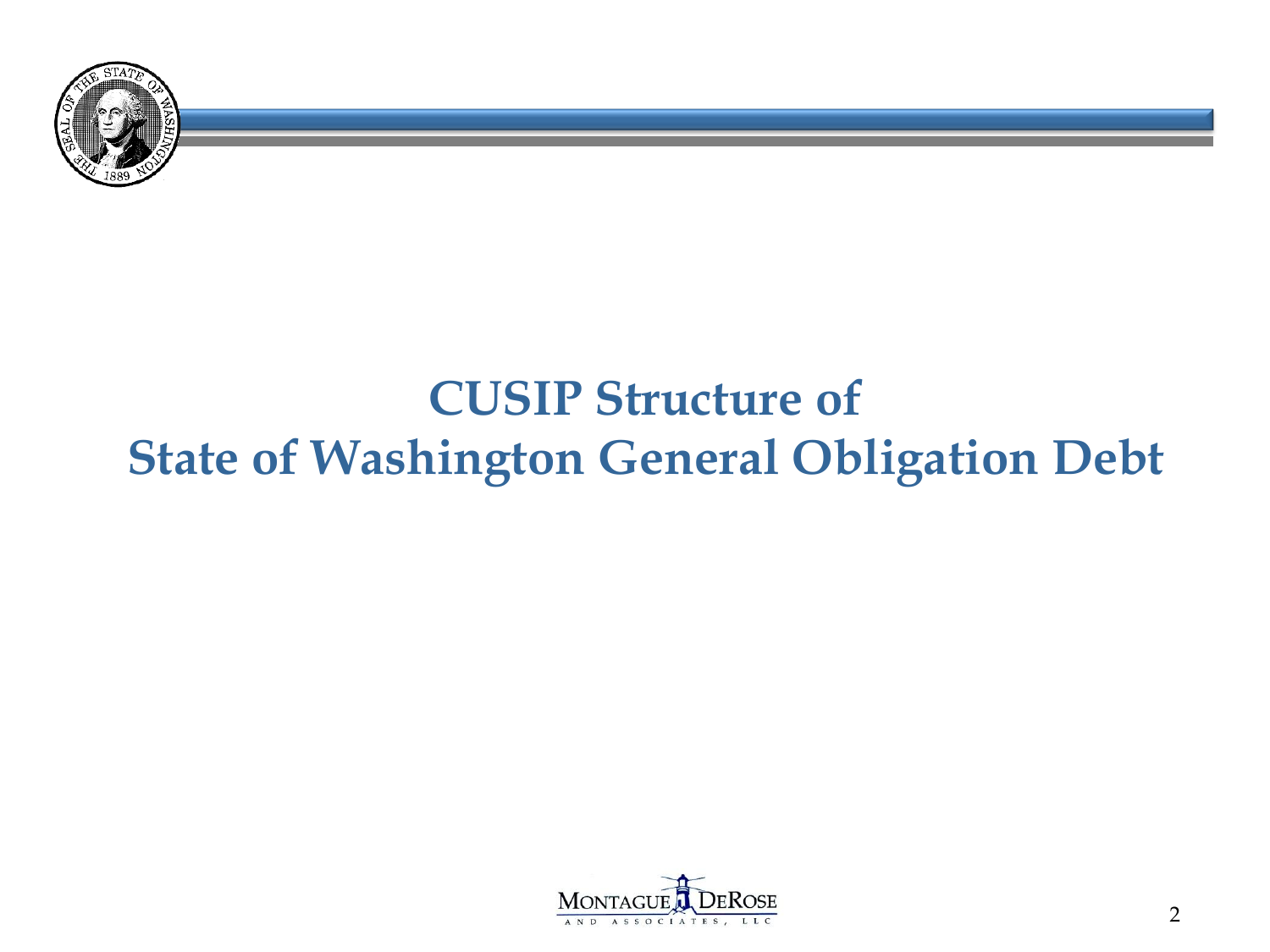

- State of Washington general obligation (WA GO) bonds CUSIP structure:
	- All WA GO Bonds are secured by the full faith, credit and taxing power of the State.
	- Tax-exempt, fixed-rate WA GO bonds include Various Purpose (VPGO) and Motor Vehicle Fuel Tax (MVFT/GO) Bonds which share six 6-digit base CUSIPs.
	- $\triangleright$  VPGO and MVFT/GO Bonds price identically, in both the primary and secondary markets
- Due to legal, tax and financial management factors, the State structures debt issues with "serial" maturity structures, rather than single "bullet" maturities.

| <b>WASHINGTON ST</b><br>-REF R-E<br>ST WA                        | <b>Tax FED TAX-EXEMPT</b> | Type COMP    |
|------------------------------------------------------------------|---------------------------|--------------|
| Maturity Amt(M) Coupon<br>Summary                                | Price/Yield Concession    | <b>CUSIP</b> |
| Sale Date<br>07/15<br>01/21/15<br>10:30<br>1)<br>Time            | 5.000<br>470.0<br>0.300   | 93974DLH9    |
| 458,760,000.00<br>Amount<br>$\mathfrak{D}$<br>07/18 13255.0      | 5.000<br>0.810            | 93974DLJ5    |
| <b>BANK OF AMERICA MERRILL</b><br>Manager<br>3)<br>07/19 31645.0 | 5.000<br>1.000            | 93974DLK2    |
| <b>Bond Type</b><br><b>GO ULT</b><br>07/20 33380.0<br>4)         | 5.000<br>1.200            | 93974DLL0    |
| Dated Date<br>02/04/15<br>5)<br>07/2135205.0                     | 5.000<br>1.460            | 93974DLM8    |
| 1st Coupon<br>07/01/15<br>07/22 37125.0<br>6)                    | 5.000<br>1.640            | 93974DLN6    |
| 7)<br>07/23 21515.0                                              | 5.000<br>1.780            | 93974DLP1    |
| Rating/Enhancement<br>07/24 22620.0<br>$ 8\rangle$               | 5.000<br>1.900            | 93974DL09    |
| Moody's<br>Aa1<br>9)<br>07/25 23770.0                            | 5.000<br>1.990            | 93974DLR7    |
| <b>S&amp;P</b><br>AA+<br>07/26 25000.0<br>10)                    | 5.000<br>2.130            | 93974DLS5    |
| Fitch<br>$AA+$<br>11)<br>07/27 26280.0                           | 5.000<br>2.250            | 93974DLT3    |
| Enhancement<br>07/28 27630.0<br>12)                              | 5.000<br>2.340            | 93974DLU0    |
| 13)<br>07/29 29035.0                                             | 5.000<br>2.400            | 93974DLV8    |
| Schedules<br>07/30 30530.0<br>14)                                | 5.000<br>2.500            | 93974DLW6    |
| <b>Prem Call</b><br>07/3132095.0<br>15)                          | 5.000<br>2.550            | 93974DLX4    |
| <b>Par Call</b><br>16)<br>07/32 33740.0<br>01/01/25              | 5.000<br>2.600            | 93974DLY2    |
| 17)<br>07/33 35465.0                                             | 5.000<br>2.650            | 93974DLZ9    |
| Other Info                                                       |                           |              |
| 1st Settle<br>02/04/15<br>WI                                     |                           |              |
| <b>BOOK-ENTRY,DTC</b><br>Form/Dep                                |                           |              |
| <b>Price Status</b><br><b>AWARDED</b>                            |                           |              |
|                                                                  |                           |              |
| <b>Notes</b><br>DENOMS: - 5M/5M                                  |                           |              |

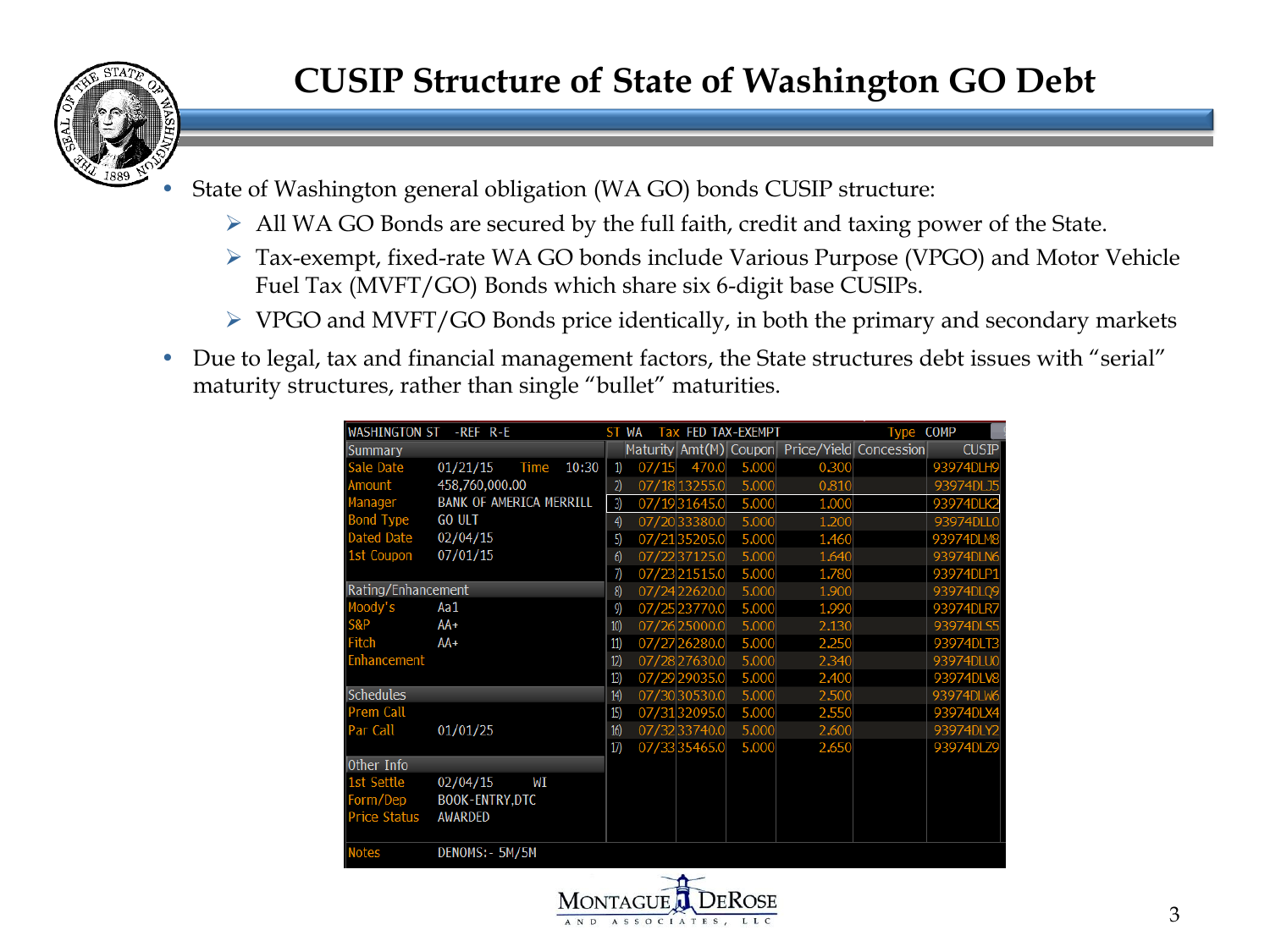

### **CUSIP Structure of State of Washington GO Debt**

- Given the serial structure of State general obligation debt, the State has a large number of individual CUSIPs outstanding
	- As of July 2015: \$18.4 billion WA GO bonds outstanding; 1,244 individual CUSIPs.
- However, many CUSIPs share similar coupons, maturities and call features. For example,
	- 40 different individual CUSIPs for about \$800 million fixed-rate, current interest WA GO bonds maturing in calendar year 2030
	- 51 different individual CUSIPs for about \$900 million fixed-rate, current interest WA GO bonds maturing in calendar year 2025



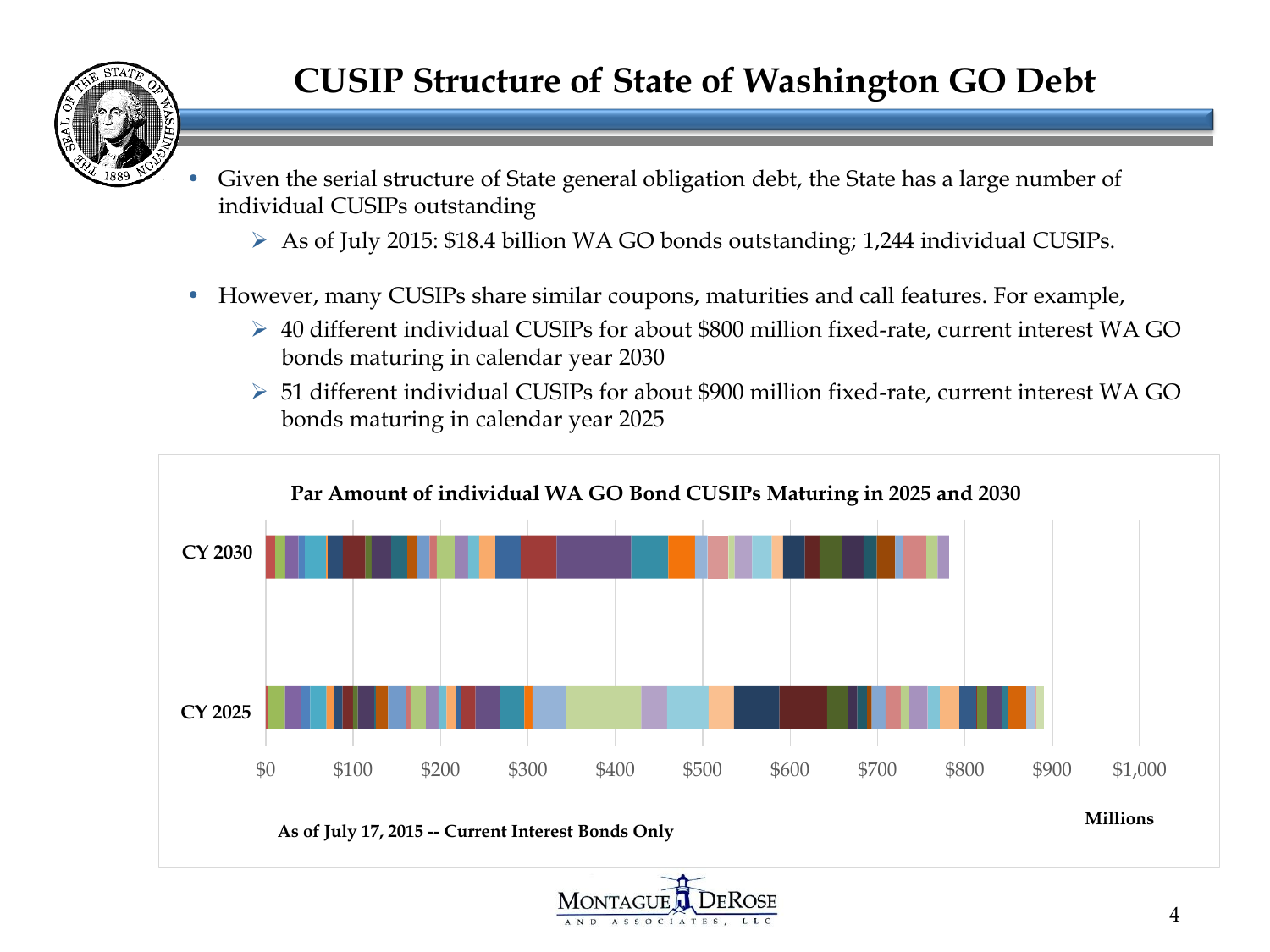

# **CUSIP Trading Analysis**

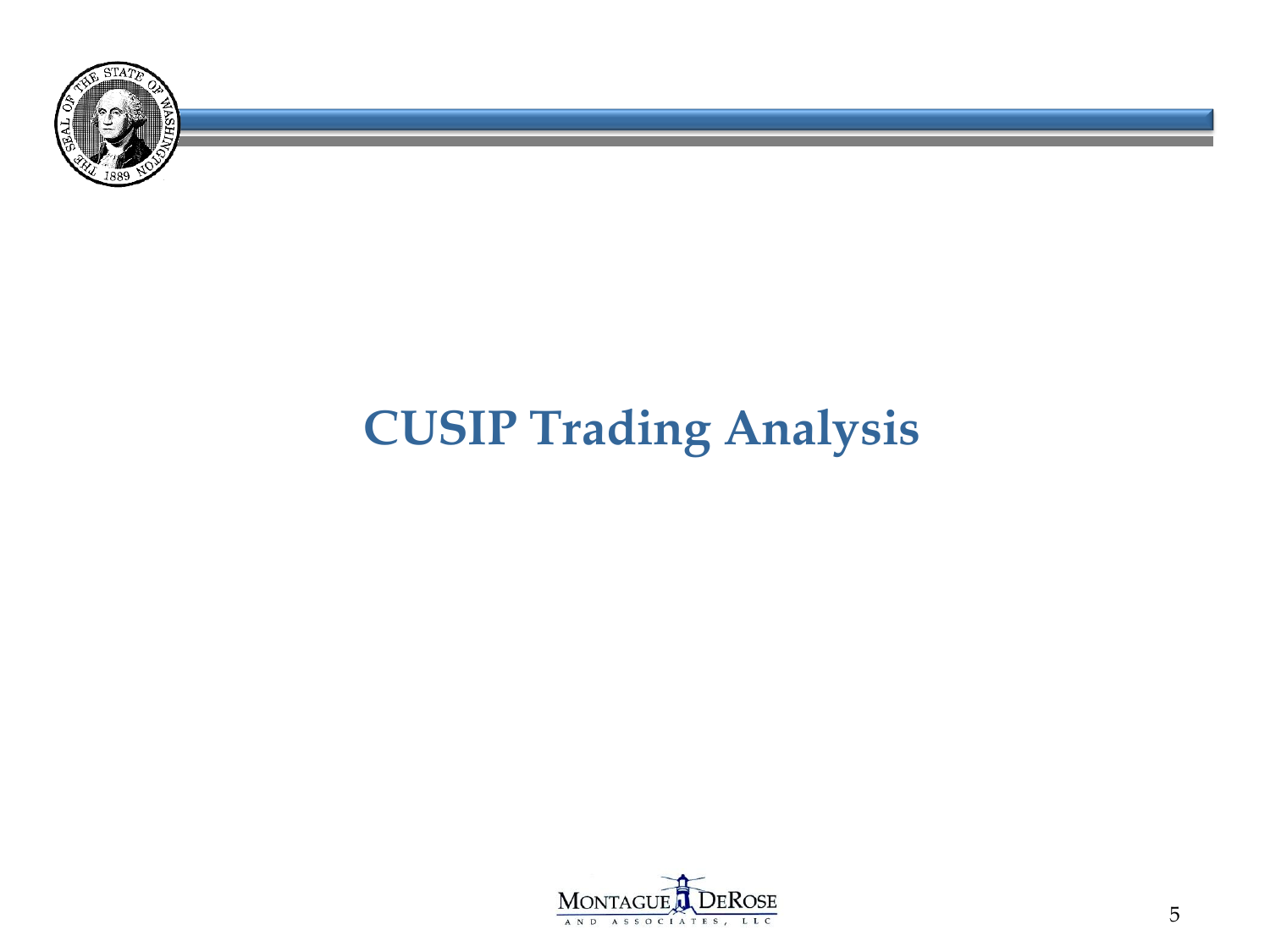

- Using EMMA data, the State analyzed the trades of 25 GO bond CUSIPs with maturities of approximately 10 years and similar pricing inputs for the State's most recent fiscal year (July 1, 2014 to June 30, 2015)
	- $\triangleright$  Identical credit and security (full faith, credit and taxing power of the State)
	- $\triangleright$  Maturing in about 10 years (between February 2024 and July 2026)
	- $\triangleright$  5.00% coupons
	- $\triangleright$  Non-callable or first call dates between February 2024 and February 2025
	- $\triangleright$  Aggregate par amount of \$454,515,000
	- $\triangleright$  Trade size  $\ge$  = \$250,000 to focus on institutional trades
- Largest individual CUSIP par is only 12% of total outstanding "similar" CUSIPs
- Average CUSIP par is only 4% of total outstanding "similar" CUSIPs

| <b>CUSIP</b> | <b>Par Amount</b> | <b>Initial Pricing</b><br><b>Date</b> | <b>First Settlement</b><br><b>Date</b> | <b>Maturity</b><br><b>Date</b> | Coupon | <b>Call Date</b> |
|--------------|-------------------|---------------------------------------|----------------------------------------|--------------------------------|--------|------------------|
| 93974DDH8    | \$14,435,000      | 1/22/2014                             | 2/5/2014                               | 2/1/2025                       | 5.00%  | 2/1/2024         |
| 93974DES3    | \$9,085,000       | 1/22/2014                             | 2/5/2014                               | 2/1/2025                       | 5.00%  | 2/1/2024         |
| 93974DET1    | \$9,540,000       | 1/22/2014                             | 2/5/2014                               | 2/1/2026                       | 5.00%  | 2/1/2024         |
| 93974DGW2    | \$54,370,000      | 6/25/2014                             | 7/9/2014                               | 7/1/2025                       | 5.00%  | 7/1/2024         |
| 93974DGX0    | \$37,105,000      | 6/25/2014                             | 7/9/2014                               | 7/1/2026                       | 5.00%  | 7/1/2024         |
| 93974DLR7    | \$23,770,000      | 1/21/2015                             | 2/4/2015                               | 7/1/2025                       | 5.00%  | 1/1/2025         |
| 93974DLS5    | \$25,000,000      | 1/21/2015                             | 2/4/2015                               | 7/1/2026                       | 5.00%  | 1/1/2025         |
| 93974DPB8    | \$11,080,000      | 2/10/2015                             | 3/4/2015                               | 7/1/2025                       | 5.00%  | 1/1/2025         |
| 93974DPC6    | \$11,645,000      | 2/10/2015                             | 3/4/2015                               | 7/1/2026                       | 5.00%  | 1/1/2025         |
| 93974DPS1    | \$11,075,000      | 2/10/2015                             | 3/4/2015                               | 7/1/2025                       | 5.00%  | 1/1/2025         |
| 93974DPT9    | \$11,710,000      | 2/10/2015                             | 3/4/2015                               | 7/1/2026                       | 5.00%  | 1/1/2025         |
| 93974DPW2    | \$19,200,000      | 2/10/2015                             | 3/4/2015                               | 7/1/2026                       | 5.00%  | 1/1/2025         |
| 93974DKS6    | \$11,370,000      | 1/21/2015                             | 2/4/2015                               | 2/1/2026                       | 5.00%  | 2/1/2025         |
| 93974DML9    | \$6,825,000       | 1/21/2015                             | 2/4/2015                               | 2/1/2026                       | 5.00%  | 2/1/2025         |
| 93974DDG0    | \$13,745,000      | 1/21/2015                             | 2/4/2015                               | 2/1/2024                       | 5.00%  | Non-Call         |
| 93974DGH5    | \$49,550,000      | 6/25/2014                             | 7/9/2014                               | 7/1/2024                       | 5.00%  | Non-Call         |
| 93974DGV4    | \$51,660,000      | 6/25/2014                             | 7/9/2014                               | 7/1/2024                       | 5.00%  | Non-Call         |
| 93974DJL3    | \$14,775,000      | 10/15/2014                            | 11/6/2014                              | 7/1/2024                       | 5.00%  | Non-Call         |
| 93974DKD9    | \$1,600,000       | 10/15/2014                            | 11/6/2014                              | 7/1/2024                       | 5.00%  | Non-Call         |
| 93974DKQ0    | \$10,310,000      | 1/21/2015                             | 2/4/2015                               | 2/1/2024                       | 5.00%  | Non-Call         |
| 93974DKR8    | \$10,825,000      | 1/21/2015                             | 2/4/2015                               | 2/1/2025                       | 5.00%  | Non-Call         |
| 93974DLQ9    | \$22,620,000      | 1/21/2015                             | 2/4/2015                               | 7/1/2024                       | 5.00%  | Non-Call         |
| 93974DMJ4    | \$6,185,000       | 1/21/2015                             | 2/4/2015                               | 2/1/2024                       | 5.00%  | Non-Call         |
| 93974DMK1    | \$6,495,000       | 1/21/2015                             | 2/4/2015                               | 2/1/2025                       | 5.00%  | Non-Call         |
| 93974DPA0    | \$10,540,000      | 2/10/2015                             | 3/4/2015                               | 7/1/2024                       | 5.00%  | Non-Call         |

\*Analysis based on EMMA's Price Discovery Tool and Trade Monitor functions

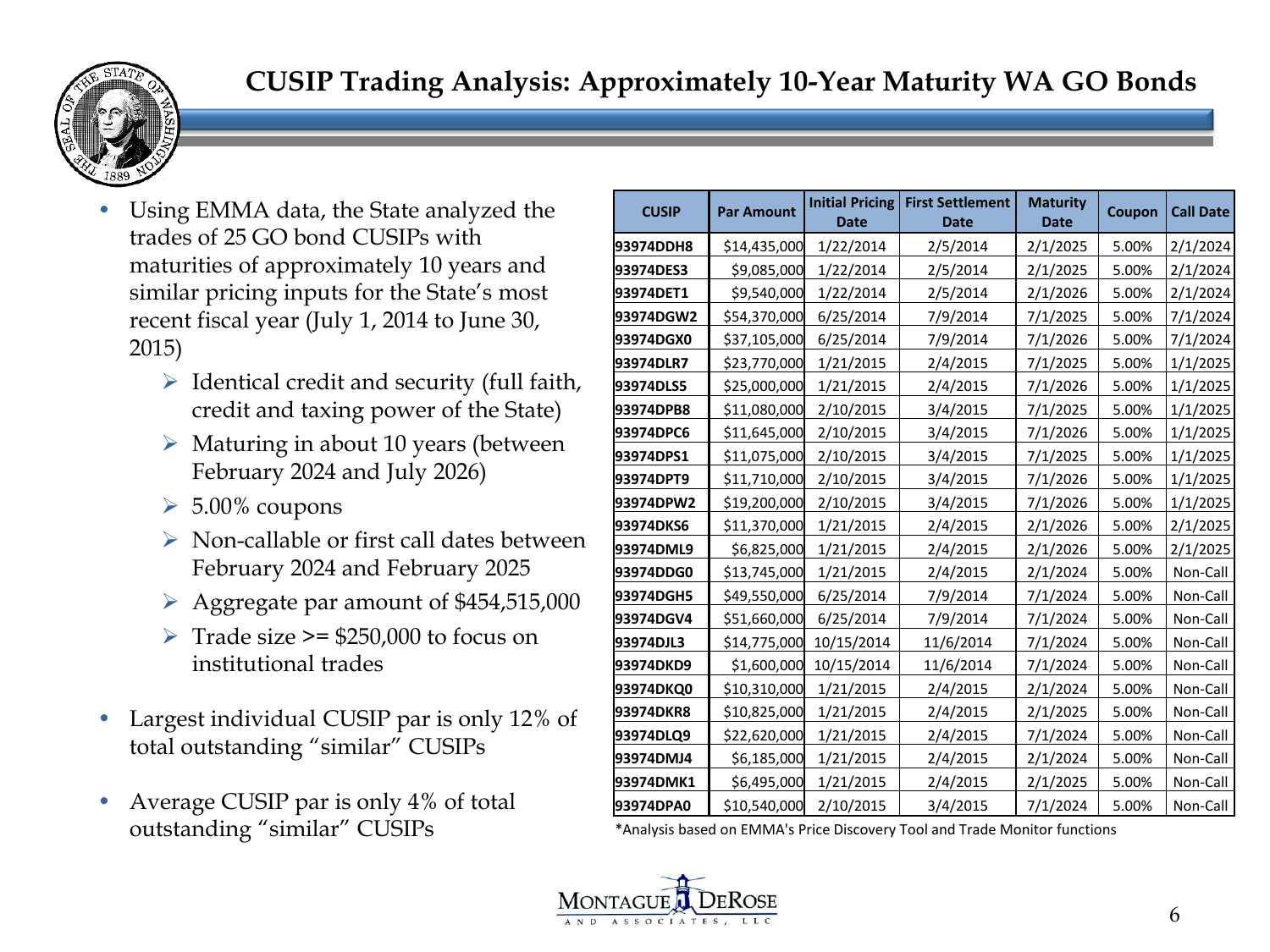

- As shown in the graph on the following page, the trading data clearly show that these 25 CUSIPs for WA GO Bonds with maturities of approximately 10 years, 5% coupons and similar call dates trade at similar absolute prices and at similar spreads to benchmark curves
	- $\triangleright$  Virtually all pricing differentials on or about the same trading date are explained by differences in maturity or call feature
		- $\checkmark$  Longer maturities bear higher yields due to positively sloped yield curve
		- $\checkmark$  Approximately 10 bps higher per year from 2024 to 2026
- The relationship to the benchmark yield curve (AAA MMD) is consistent over time.
- Traders and investors can easily price a specific CUSIP relative to trades in other similar CUSIPs
- Investors in a specific CUSIP are able to quickly and accurately evaluate pricing for different CUSIPs with similar pricing inputs (coupons, maturities and call features)

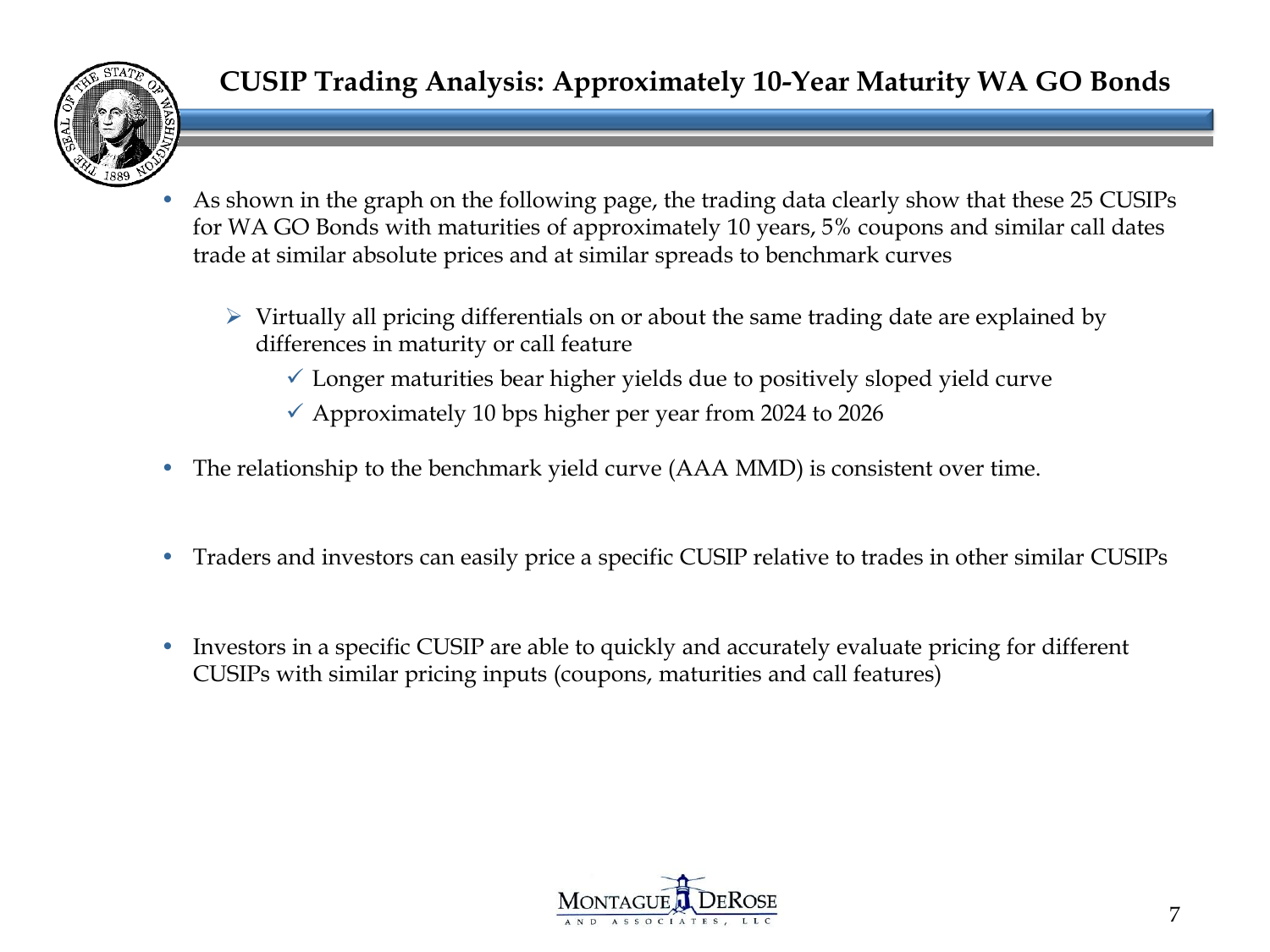### **CUSIP Trading Analysis: Approximately 10-Year Maturity WA GO Bonds**



AND

ASSOCIATES,

 $1$   $1$   $C$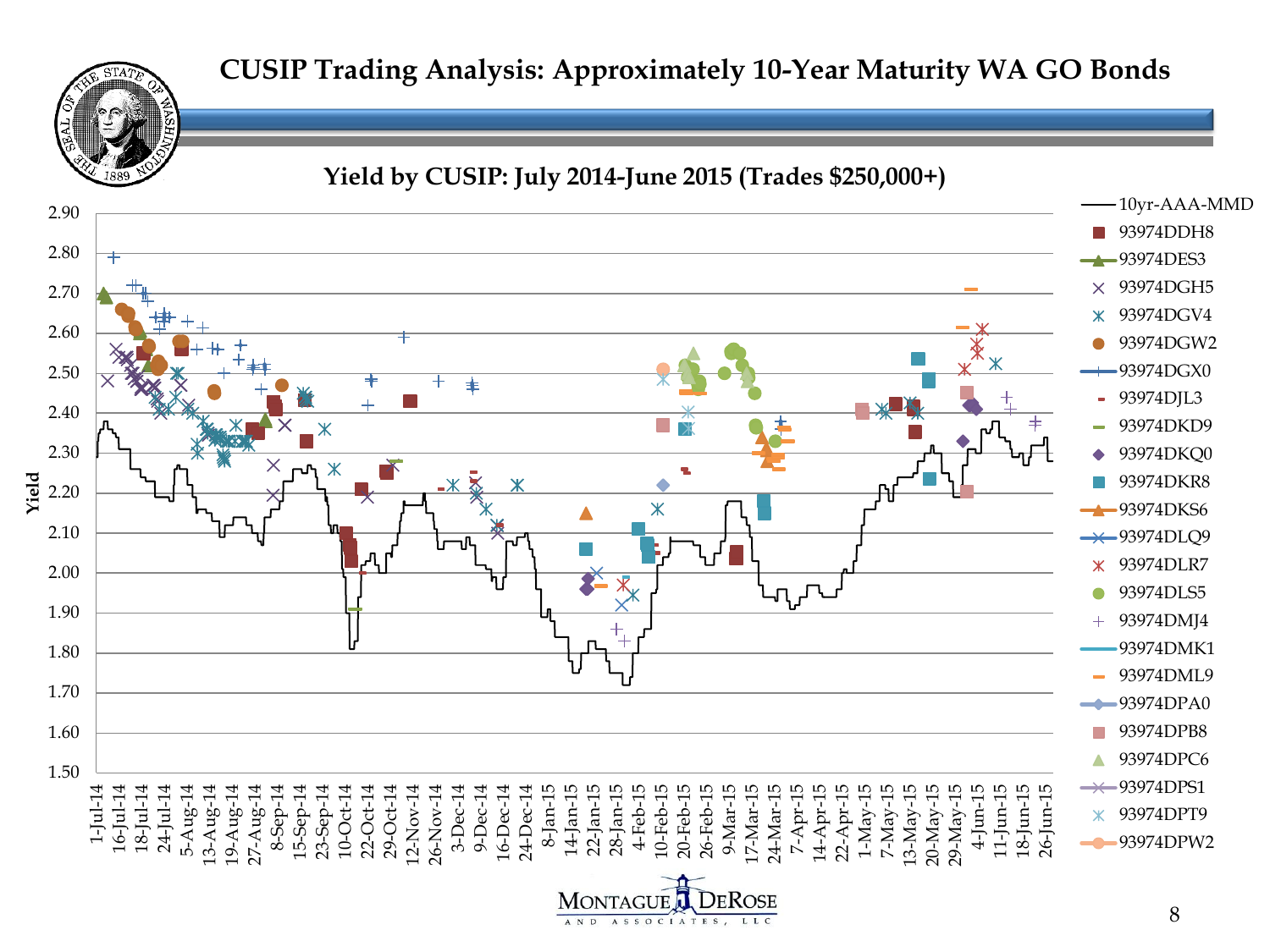

## **Conclusion**